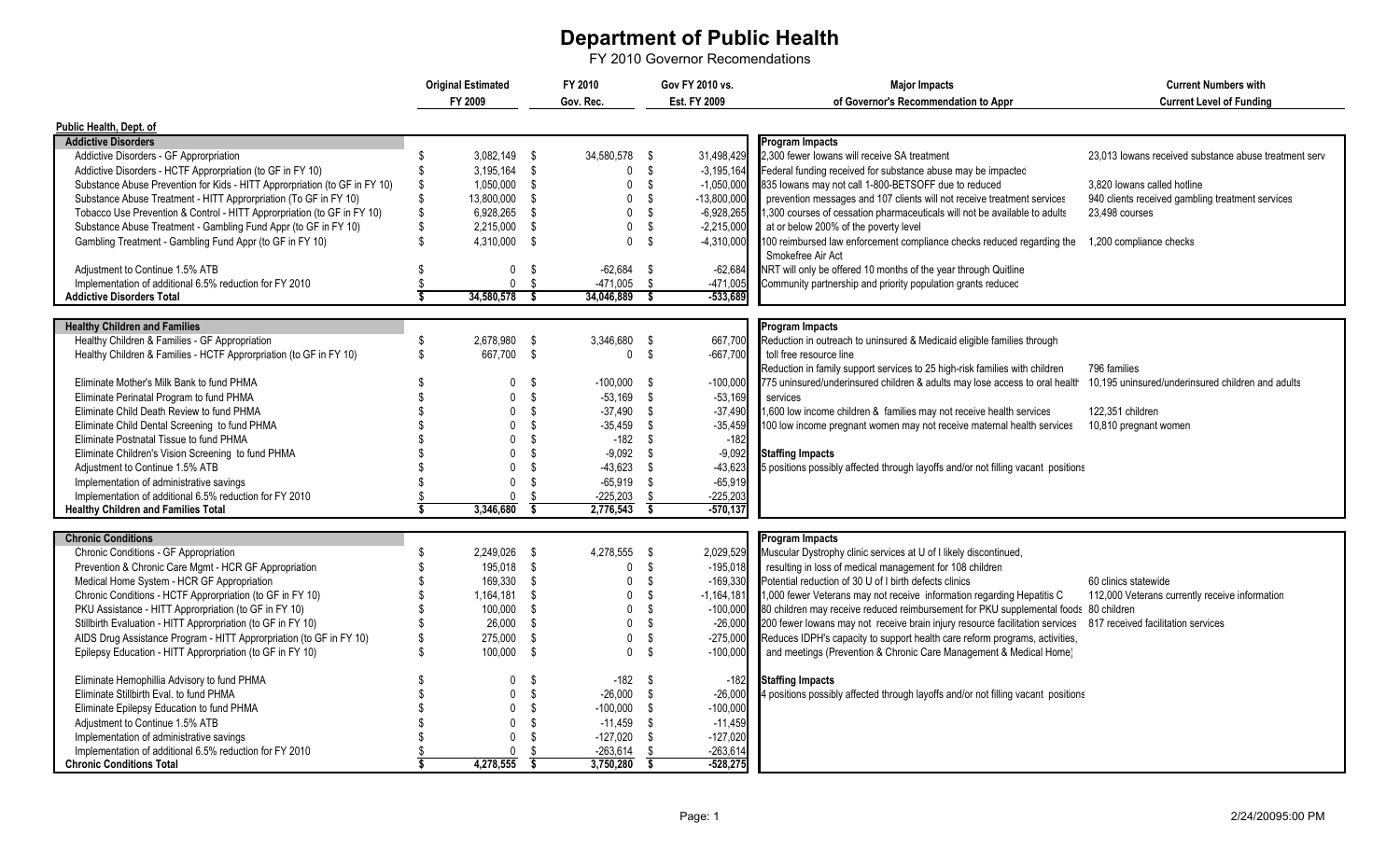## **Department of Public Health**

FY 2010 Governor Recomendations

|                                                                       |                               | <b>Original Estimated</b> |                         | FY 2010        |                         | Gov FY 2010 vs. | <b>Major Impacts</b>                                                              | <b>Current Numbers with</b>                              |
|-----------------------------------------------------------------------|-------------------------------|---------------------------|-------------------------|----------------|-------------------------|-----------------|-----------------------------------------------------------------------------------|----------------------------------------------------------|
|                                                                       |                               | FY 2009                   |                         | Gov. Rec.      |                         | Est. FY 2009    | of Governor's Recommendation to Appr                                              | <b>Current Level of Funding</b>                          |
|                                                                       |                               |                           |                         |                |                         |                 |                                                                                   |                                                          |
| <b>Community Capacity</b>                                             |                               |                           |                         |                |                         |                 | <b>Program Impacts</b>                                                            |                                                          |
| Community Capacity - GF Appropriation                                 | \$                            | 1.785.093 \$              |                         | 7.124.361 \$   |                         | 5,339,268       | Reduction in monitoring of health workforce/safety net contracts                  |                                                          |
| Healty Communities Initiative - HCR GF Appropriation                  |                               | 906,539 \$                |                         | $\mathbf 0$    | $\sqrt{3}$              | $-906,539$      | Reduction of funds to local boards of health for community wellness grants        |                                                          |
| Gov's Council on Physical Fitness - HCR GF Appropriation              |                               | $112,100$ \$              |                         | $\mathbf 0$    | - \$                    | $-112,100$      | Reduces IDPH's capacity to support health care reform programs, activities,       |                                                          |
| Iowa Health Information Tech System - HCR GF Appropriation            |                               | 194,919                   | \$                      | $\mathbf 0$    | - \$                    | $-194,919$      | and meetings (Governor's Council on Physical Fitness, E-Health and                |                                                          |
| Health Care Access - HCR GF Appropriation                             |                               | 178,228                   | \$                      | $\mathbf{0}$   | - \$                    | $-178,228$      | <b>Health Care Access)</b>                                                        |                                                          |
| Community Capacity - HCTF Appropriation                               |                               | 2.790.000                 | \$                      | $\mathbf 0$    | - \$                    | $-2,790,000$    | Reduction of TA & consultation for local boards of health & PH agencies           |                                                          |
| Local Public Health Services - HITT Appropriation                     |                               | 1,157,482 \$              |                         | $\mathbf 0$    | - \$                    | $-1,157,482$    | Reduction of funds to local boards of health thus reducing the delivery of        |                                                          |
|                                                                       |                               |                           |                         |                |                         |                 | public health services identified as priority health needs of the counties.       |                                                          |
| Eliminate Child Vision Screening to fund PHMA                         |                               | 0                         | - \$                    | $-93,500$ \$   |                         | $-93,500$       | Reduces consultation/training provided to local environmental health officials    |                                                          |
| Eliminate 3 Pilot Projects Iowa Collaborative Safety Net fo fund PHMA |                               | $\mathbf{0}$              | - \$                    | $-300.000$     | - \$                    | $-300,000$      | Reduces initiatives to increase access to health care for                         |                                                          |
| Reallocation for funding of PHMA                                      |                               | $\mathbf 0$               | - \$                    | 955,074 \$     |                         | 955,074         | uninsured/underinsured lowans (safety net)                                        |                                                          |
| Adjustment to Continue 1.5%                                           |                               | $\mathbf{0}$              | - \$                    | $-62,018$ \$   |                         | $-62,018$       |                                                                                   |                                                          |
| Implementation of administrative savings                              |                               | $\mathbf{0}$              | -\$                     | $-99,057$ \$   |                         | $-99,057$       | <b>Staffing Impacts</b>                                                           |                                                          |
| Implementation of additional 6.5% reduction for FY 2010               |                               | $\Omega$                  | -\$                     | $-438,209$     | - \$                    | -438,209        | 7 positions possibly affected through layoffs and/or not filling vacant positions |                                                          |
| <b>Community Capacity Total</b>                                       |                               | 7,124,361                 | $\overline{\mathbf{s}}$ | 7,086,651      | $\overline{\mathbf{s}}$ | $-37,710$       |                                                                                   |                                                          |
|                                                                       |                               |                           |                         |                |                         |                 |                                                                                   |                                                          |
| <b>Elderly Wellness</b>                                               |                               |                           |                         |                |                         |                 | <b>Program Impacts</b>                                                            |                                                          |
| Elderly Wellness - GF Appropriation                                   | \$                            | 9,233,985 \$              |                         | 9,233,985 \$   |                         |                 | Reduction of local public health nursing visits to 1,800 lowans                   | 27,436 nursing visits                                    |
|                                                                       |                               |                           |                         |                |                         |                 | Reduction of 17,250 hours of home care aide/homemaker/chore services              | 177,928 hours of services                                |
| Adjustment to Continue 1.5%                                           |                               | $\mathbf 0$               | - \$                    | $-138,510$ \$  |                         | $-138,510$      |                                                                                   |                                                          |
| Implementation of additional 6.5% reduction for FY 2010               |                               | 0                         | - \$                    | $-591,206$     | Ŝ.                      | $-591,206$      |                                                                                   |                                                          |
| <b>Elderly Wellness Total</b>                                         | 7                             | 9,233,985                 | $\overline{\mathbf{s}}$ | 8,504,269      | $\overline{\mathbf{s}}$ | $-729,716$      |                                                                                   |                                                          |
|                                                                       |                               |                           |                         |                |                         |                 |                                                                                   |                                                          |
| <b>Environmental Hazards</b>                                          |                               |                           |                         |                |                         |                 | <b>Program Impacts</b>                                                            |                                                          |
| Environmental Hazards - GF Appropriation                              | \$                            | 748.024 \$                |                         | 1.113.182 \$   |                         | 365,158         | 5,000 fewer children tested for lead poisoning                                    | 90,000 kids are tested, with 12,000 of those uninsured   |
| Childhood Lead - HITT Appropriation                                   |                               | 76,388 \$                 |                         | $\mathbf 0$    | - \$                    | $-76,388$       | 500 fewer lead poisoned children provided case management services                | 5,000 lead-poisoned children currently receive case mgml |
| Environmental Epidemiology - HITT Appropriation                       |                               | 288,770 \$                |                         | $\mathbf 0$    | - \$                    | $-288,770$      | Reduction in the amount of mosquito surveillance activities                       |                                                          |
|                                                                       |                               |                           |                         |                |                         |                 |                                                                                   |                                                          |
| Implementation of administrative savings                              |                               |                           | 0 <sup>5</sup>          | $-15,067$ \$   |                         | $-15,067$       | <b>Staffing Impacts</b>                                                           |                                                          |
| Implementation of additional 6.5% reduction for FY 2010               |                               |                           | 0 <sup>5</sup>          | $-46,913$ \$   |                         | $-46,913$       | Assistant State Epidemiologist (Physician) position will remain unfilled,         |                                                          |
| <b>Environmental Hazards Total</b>                                    | \$                            | $1,113,182$ \$            |                         | $1,051,202$ \$ |                         | $-61,980$       | leaving only 1 physician to provide oversight.                                    |                                                          |
|                                                                       |                               |                           |                         |                |                         |                 |                                                                                   |                                                          |
|                                                                       |                               |                           |                         |                |                         |                 |                                                                                   |                                                          |
| <b>Infectious Diseases</b>                                            |                               |                           |                         |                |                         |                 | <b>Program Impacts</b>                                                            |                                                          |
| Infectious Diseases - GF Appropriation                                | \$                            | 1.868.286 \$              |                         | 1.868.286 \$   |                         |                 | Reduction in infectious disease and food borne outbreak response                  |                                                          |
|                                                                       |                               |                           |                         |                |                         |                 | technical assistance and consultation                                             |                                                          |
| Implementation of administrative savings                              |                               | $\mathbf 0$               | \$                      | $-37,631$ \$   |                         | $-37,631$       | 1,055 children may not receive the diphtheria, tetanus and Pertussis vaccine      | 7,793 children may receive the DTP series                |
| Implementation of additional 6.5% reduction for FY 2010               |                               | $\Omega$                  | - \$                    | $-117,171$     | - \$                    | $-117,171$      | 570 fewer persons tested for Hepatitis C                                          | 1,250 persons are tested for HCV annually                |
| <b>Infectious Diseases Total</b>                                      | \$<br>$\overline{\mathbf{s}}$ | 1,868,286                 | $\mathbf{s}$            | $1,713,484$ \$ |                         | $-154.802$      | 4,500 persons may not be treated for Chlamydia or Gonorrhea                       | Estimated 20,000 persons are treated annually for STDs   |
|                                                                       |                               |                           |                         |                |                         |                 | 220 may not be tested for Chamydia or Gonorrhea                                   | 2,600 tests done annually from these funds               |
|                                                                       |                               |                           |                         |                |                         |                 |                                                                                   |                                                          |
|                                                                       |                               |                           |                         |                |                         |                 | 360 Tuberculosis infected patients will not be treated                            | 2,424 infected patients may be treated with these funds  |
|                                                                       |                               |                           |                         |                |                         |                 |                                                                                   |                                                          |
|                                                                       |                               |                           |                         |                |                         |                 | <b>Staffing Impacts</b>                                                           |                                                          |
|                                                                       |                               |                           |                         |                |                         |                 | See Environmental Hazards Staffing Impacts also                                   |                                                          |
|                                                                       |                               |                           |                         |                |                         |                 | 1 position possibly affected through layoffs and/or not filling vacant positions  |                                                          |